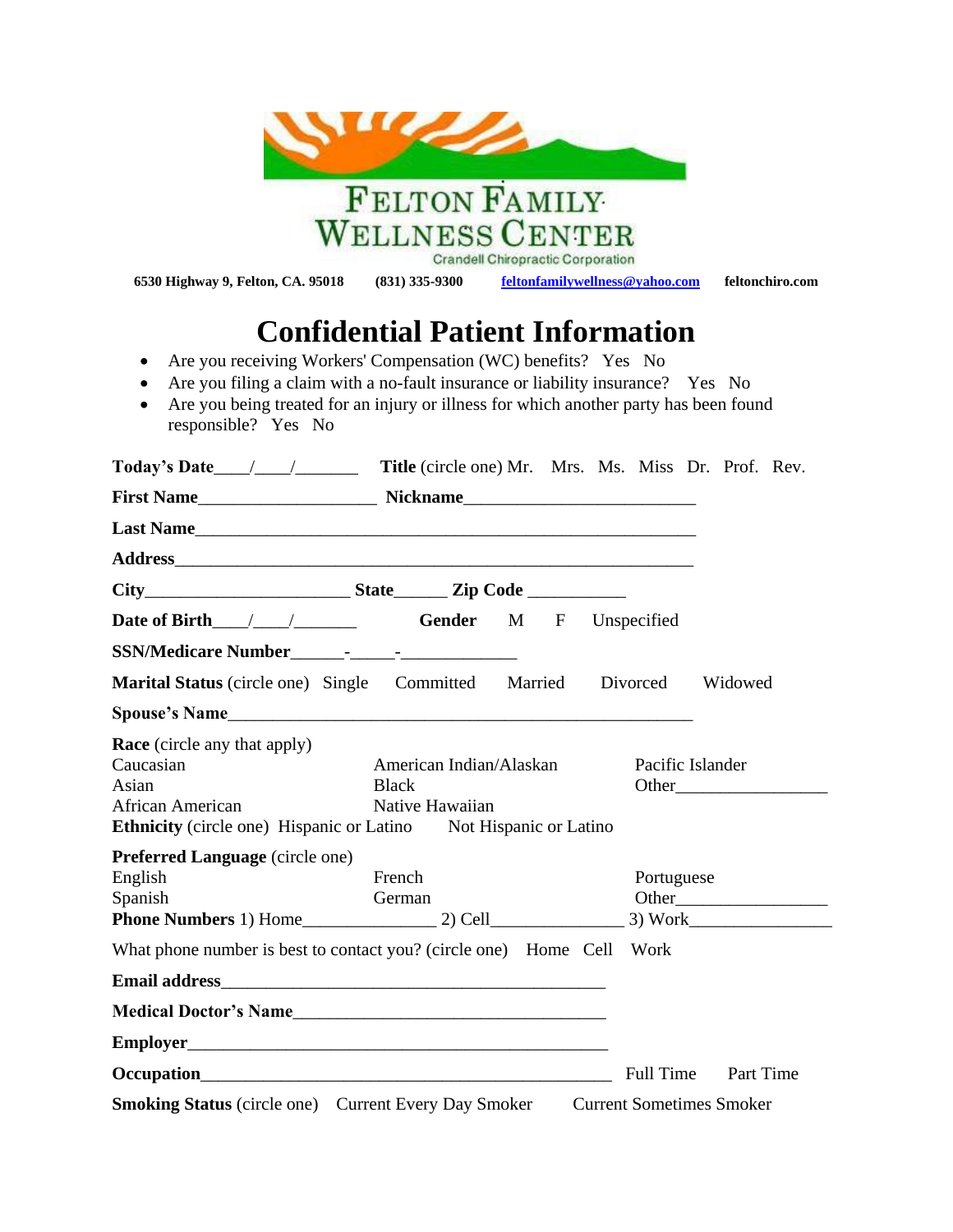| Former Smoker                                                                                                                                                                                                                | Never Been A Smoker                                                                                                                                                                                                                                                                                                                                                                                                                                                                                                                                                                   |
|------------------------------------------------------------------------------------------------------------------------------------------------------------------------------------------------------------------------------|---------------------------------------------------------------------------------------------------------------------------------------------------------------------------------------------------------------------------------------------------------------------------------------------------------------------------------------------------------------------------------------------------------------------------------------------------------------------------------------------------------------------------------------------------------------------------------------|
|                                                                                                                                                                                                                              |                                                                                                                                                                                                                                                                                                                                                                                                                                                                                                                                                                                       |
|                                                                                                                                                                                                                              |                                                                                                                                                                                                                                                                                                                                                                                                                                                                                                                                                                                       |
|                                                                                                                                                                                                                              |                                                                                                                                                                                                                                                                                                                                                                                                                                                                                                                                                                                       |
|                                                                                                                                                                                                                              |                                                                                                                                                                                                                                                                                                                                                                                                                                                                                                                                                                                       |
|                                                                                                                                                                                                                              | <b>Health History</b>                                                                                                                                                                                                                                                                                                                                                                                                                                                                                                                                                                 |
| <b>Past History</b>                                                                                                                                                                                                          |                                                                                                                                                                                                                                                                                                                                                                                                                                                                                                                                                                                       |
|                                                                                                                                                                                                                              |                                                                                                                                                                                                                                                                                                                                                                                                                                                                                                                                                                                       |
|                                                                                                                                                                                                                              |                                                                                                                                                                                                                                                                                                                                                                                                                                                                                                                                                                                       |
| Do you have any current medical conditions?                                                                                                                                                                                  |                                                                                                                                                                                                                                                                                                                                                                                                                                                                                                                                                                                       |
|                                                                                                                                                                                                                              |                                                                                                                                                                                                                                                                                                                                                                                                                                                                                                                                                                                       |
|                                                                                                                                                                                                                              |                                                                                                                                                                                                                                                                                                                                                                                                                                                                                                                                                                                       |
|                                                                                                                                                                                                                              |                                                                                                                                                                                                                                                                                                                                                                                                                                                                                                                                                                                       |
|                                                                                                                                                                                                                              | Medications List any medications that you are taking, including dosage and frequency.                                                                                                                                                                                                                                                                                                                                                                                                                                                                                                 |
| If no medication check here___                                                                                                                                                                                               |                                                                                                                                                                                                                                                                                                                                                                                                                                                                                                                                                                                       |
| $\boxed{1}$                                                                                                                                                                                                                  | $\begin{array}{c} \n5) \end{array}$                                                                                                                                                                                                                                                                                                                                                                                                                                                                                                                                                   |
| $2)$ and $2$ and $2$ and $2$ and $2$ and $2$ and $2$ and $2$ and $2$ and $2$ and $2$ and $2$ and $2$ and $2$ and $2$ and $2$ and $2$ and $2$ and $2$ and $2$ and $2$ and $2$ and $2$ and $2$ and $2$ and $2$ and $2$ and $2$ | $\begin{picture}(60,6) \put(0,0){\vector(0,0){100}} \put(15,0){\vector(0,0){100}} \put(15,0){\vector(0,0){100}} \put(15,0){\vector(0,0){100}} \put(15,0){\vector(0,0){100}} \put(15,0){\vector(0,0){100}} \put(15,0){\vector(0,0){100}} \put(15,0){\vector(0,0){100}} \put(15,0){\vector(0,0){100}} \put(15,0){\vector(0,0){100}} \put(15,0){\vector(0,0){100}} \put$                                                                                                                                                                                                                 |
| $\begin{array}{c} 3) \end{array}$                                                                                                                                                                                            | $\begin{tabular}{c} $7$ & \hspace*{2.5mm} \textbf{\textcolor{blue}{\bf \textcolor{blue}{\bf \textcolor{blue}{\bf \textcolor{blue}{\bf \textcolor{blue}{\bf \textcolor{blue}{\bf \textcolor{blue}{\bf \textcolor{blue}{\bf \textcolor{blue}{\bf \textcolor{blue}{\bf \textcolor{blue}{\bf \textcolor{blue}{\bf \textcolor{blue}{\bf \textcolor{blue}{\bf \textcolor{blue}{\bf \textcolor{blue}{\bf \textcolor{blue}{\bf \textcolor{blue}{\bf \textcolor{blue}{\bf \textcolor{blue}{\bf \textcolor{blue}{\bf \textcolor{blue}{\bf \textcolor{blue}{\bf \textcolor{blue}{\bf \textcolor$ |
| $4)$ and $4)$ and $4)$ and $4)$ and $4)$ and $4)$ and $4)$ and $4)$ and $4)$ and $4)$ and $4)$ and $4)$ and $4)$ and $4)$ and $4)$ and $4)$ and $4)$ and $4)$ and $4)$ and $4)$ and $4)$ and $4)$ and $4)$ and $4)$ and $4)$ | $8) \qquad \qquad \overbrace{\qquad \qquad }^{8)}$                                                                                                                                                                                                                                                                                                                                                                                                                                                                                                                                    |
|                                                                                                                                                                                                                              | Allergies Please list any allergies below, including allergies to medications.                                                                                                                                                                                                                                                                                                                                                                                                                                                                                                        |
| If no allergies, check here                                                                                                                                                                                                  |                                                                                                                                                                                                                                                                                                                                                                                                                                                                                                                                                                                       |
| $\boxed{1}$                                                                                                                                                                                                                  | $3)$ and $3)$ and $3)$ and $3)$ and $3)$ and $3)$ and $3)$ and $3)$ and $3)$ and $3)$ and $3)$ and $3)$ and $3)$ and $3)$ and $3)$ and $3)$ and $3)$ and $3)$ and $3)$ and $3)$ and $3)$ and $3)$ and $3)$ and $3)$ and $3)$                                                                                                                                                                                                                                                                                                                                                          |
| $2)$ and $2)$ and $2)$ and $2)$ and $2)$ and $2)$ and $2)$ and $2)$ and $2)$ and $2)$ and $2)$ and $2)$ and $2)$ and $2)$ and $2)$ and $2)$ and $2)$ and $2)$ and $2)$ and $2)$ and $2)$ and $2)$ and $2)$ and $2)$ and $2)$ |                                                                                                                                                                                                                                                                                                                                                                                                                                                                                                                                                                                       |
|                                                                                                                                                                                                                              |                                                                                                                                                                                                                                                                                                                                                                                                                                                                                                                                                                                       |
| <b>Main Problem</b>                                                                                                                                                                                                          |                                                                                                                                                                                                                                                                                                                                                                                                                                                                                                                                                                                       |
|                                                                                                                                                                                                                              |                                                                                                                                                                                                                                                                                                                                                                                                                                                                                                                                                                                       |
|                                                                                                                                                                                                                              |                                                                                                                                                                                                                                                                                                                                                                                                                                                                                                                                                                                       |
| How bad is this pain? (Circle the one that applies)                                                                                                                                                                          | Intolerable<br>Mild<br>Moderate<br>Severe                                                                                                                                                                                                                                                                                                                                                                                                                                                                                                                                             |

Rate your pain (0=No pain 10=worst pain imaginable) 1 2 3 4 5 6 7 8 9 10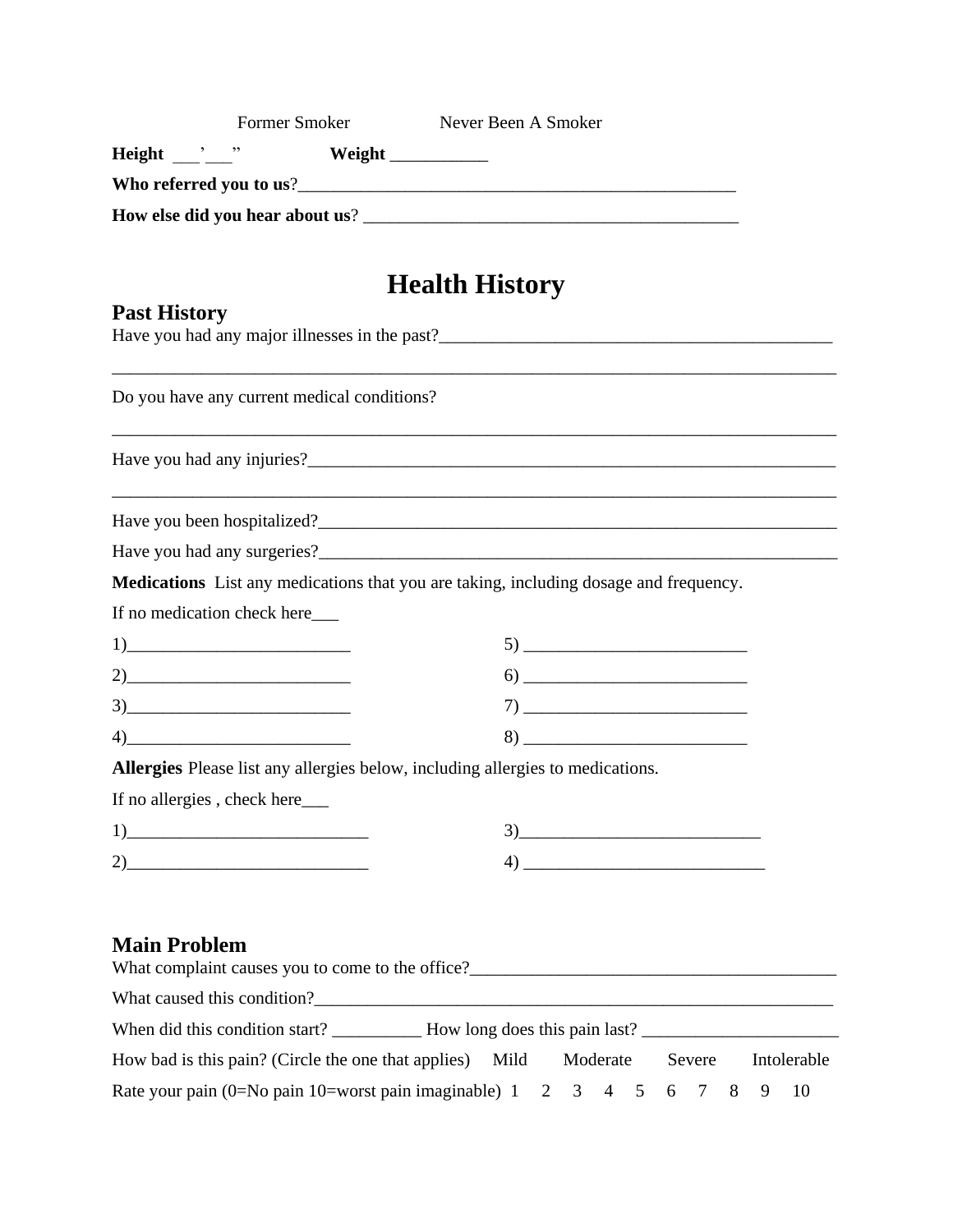| Circle the word or words that best describe the pain. Cramping, Aching, Dull, Sharp, Shooting, |  |          |          |  |  |
|------------------------------------------------------------------------------------------------|--|----------|----------|--|--|
| Bright, Diffuse, Lightening-like, Throbbing, Nagging, Burning, Deep, Stinging, Pressure-like   |  |          |          |  |  |
| How often does the pain occur? (Circle the one that applies) Occasional                        |  | Frequent | Constant |  |  |
| Does this pain travel to any other area?                                                       |  |          |          |  |  |
| What makes this pain better?                                                                   |  |          |          |  |  |
| What makes this pain worse?                                                                    |  |          |          |  |  |
| What else have you done to treat this pain?                                                    |  |          |          |  |  |

## **Other Problem (If applicable)**

| How bad is this pain? (Circle the one that applies) Mild Moderate Severe Intolerable           |          |
|------------------------------------------------------------------------------------------------|----------|
| Rate your pain (0=No pain 10=worst pain imaginable) 1 2 3 4 5 6 7 8 9                          | 10       |
| Circle the word or words that best describe the pain. Cramping, Aching, Dull, Sharp, Shooting, |          |
| Bright, Diffuse, Lightening-like, Throbbing, Nagging, Burning, Deep, Stinging, Pressure-like   |          |
| How often does the pain occur? (Circle the one that applies) Occasional Frequent               | Constant |
|                                                                                                |          |
|                                                                                                |          |
|                                                                                                |          |
|                                                                                                |          |
|                                                                                                |          |
| <b>SYMPTOMS</b> Mark the areas of your<br>symptoms on the figure to the right.                 |          |
| Use the following symbols:                                                                     |          |
| Aches AAAA                                                                                     |          |
| Numbness 0000                                                                                  |          |

Numbness **оооо** 

Pins/Needles **····** 

Stabbing **////**